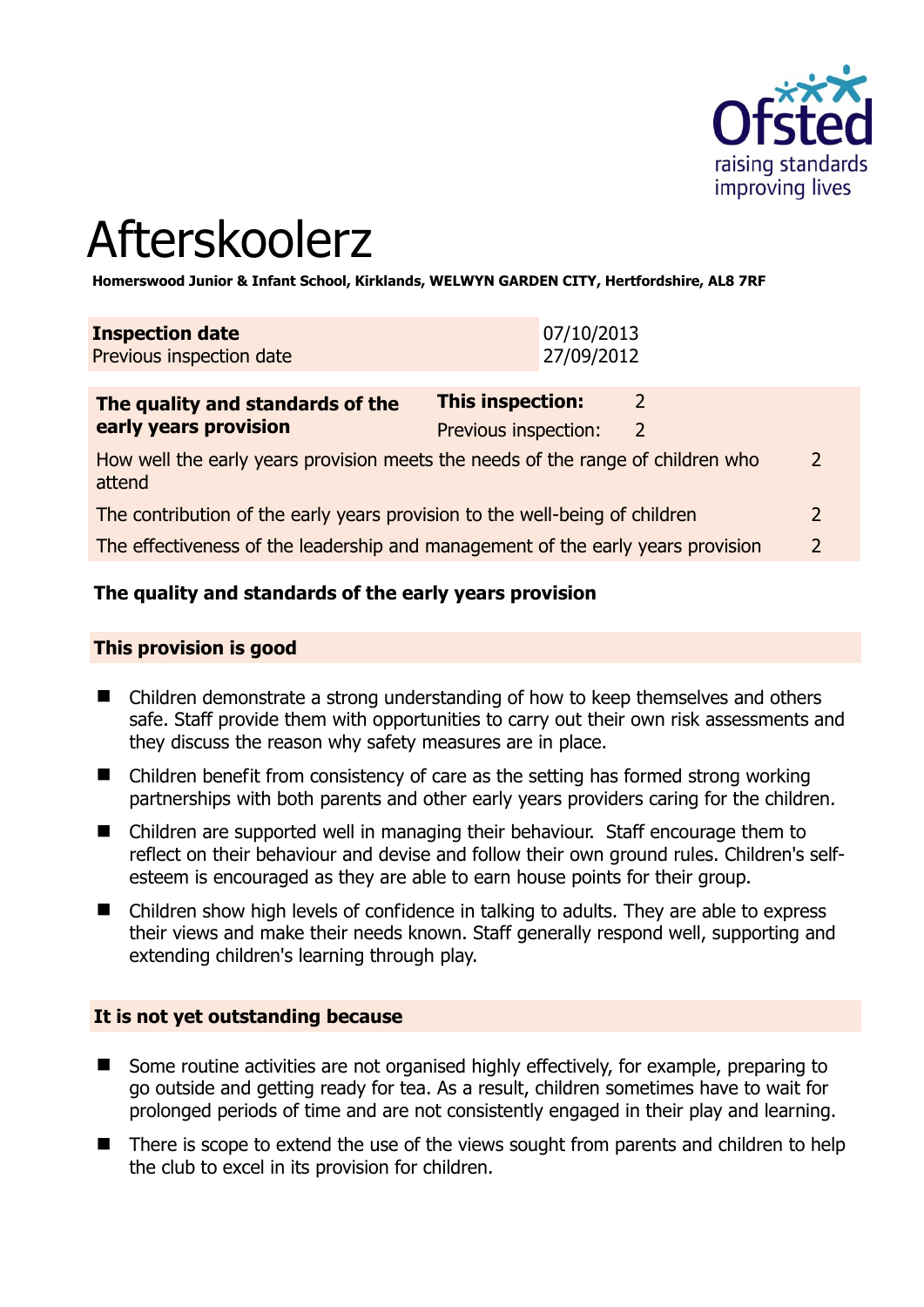# **Information about this inspection**

Inspections of registered early years provision are:

- $\bullet$  scheduled at least once in every inspection cycle the current cycle ends on 31 July 2016
- scheduled more frequently where Ofsted identifies a need to do so, for example where provision was previously judged inadequate
- **•** brought forward in the inspection cycle where Ofsted has received information that suggests the provision may not be meeting the legal requirements of the Early Years Foundation Stage or where assessment of the provision identifies a need for early inspection
- **•** prioritised where we have received information that the provision is not meeting the requirements of the Early Years Foundation Stage and which suggests children may not be safe
- scheduled at the completion of an investigation into failure to comply with the requirements of the Early Years Foundation Stage.

The provision is also registered on the voluntary and compulsory parts of the Childcare Register. This report includes a judgment about compliance with the requirements of that register.

# **Inspection activities**

- The inspector observed activities in all rooms and the outside area.
- . The inspector looked at a selection of policies, procedures and photographs of children joining in with different activities.
- The inspector spoke with the owner, management, staff and children at appropriate times throughout the inspection.

# **Inspector**

Lindsay Hare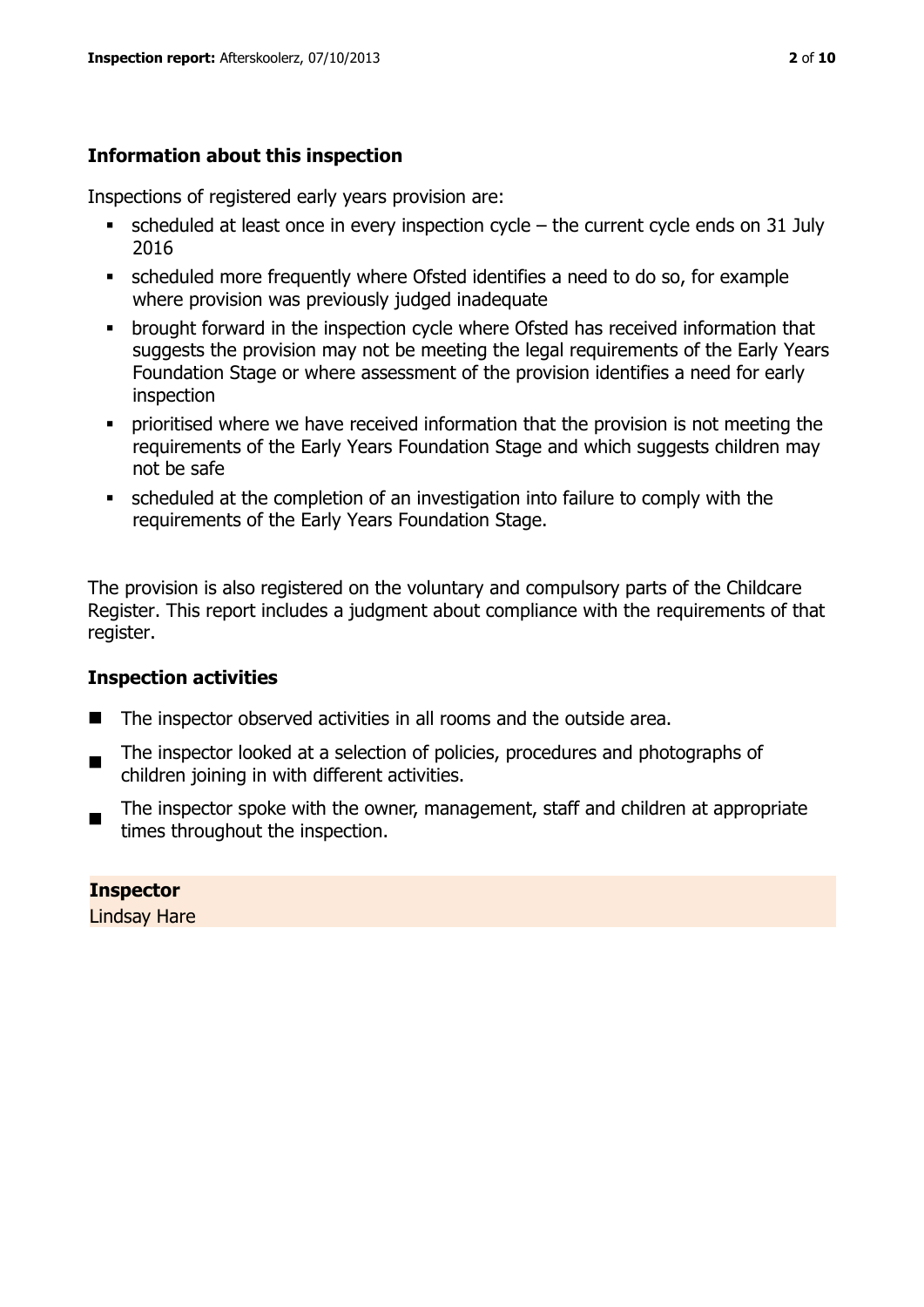#### **Full Report**

#### **Information about the setting**

Afterskoolerz breakfast, after school and holiday club was registered in 2012 and is on the Early Years Register and the compulsory and voluntary parts of the Childcare Register. It is a privately owned club operating from various rooms within Homerswood Junior and Infant School in Welwyn Garden City, Hertfordshire. There is a fully enclosed outdoor play area. The club serves children from Homerswood and neighbouring schools.

The setting operates during term time each week day from 7.30am to 9am and from 3pm until 6.15pm. During school holidays, it operates from 8am until 6.15pm. Children attend for a variety of sessions. There are currently 28 children attending, three of whom are in the early years age group. The club supports a number of children who speak English as an additional language.

The setting employs five members of childcare staff. Of these, four hold appropriate early years qualifications at level 3 and one member of staff holds a qualification at level 2.

#### **What the setting needs to do to improve further**

#### **To further improve the quality of the early years provision the provider should:**

- $\blacksquare$  improve the organisation of routine activities, with particular reference to preparing to go outside and before having tea so that children are not spending prolonged periods of time when they are not consistently engaged in their play and learning
- $\blacksquare$  extend the use of the views sought from parents and children, to contribute to plans to raise the standard of the provision for children even further.

#### **Inspection judgements**

#### **How well the early years provision meets the needs of the range of children who attend**

Staff are well qualified and have a good knowledge of the Early Years Foundation Stage. This enables them to ensure that all the areas of learning are incorporated into the wide selection of activities and resources provided. Planned activities are based on the children's interests and staffs' observations of what the children enjoy doing. Children also contribute to the planning as they hold their own meetings each month to discuss ideas and suggestions of what they would like to do and the manager acts on this feedback. For example, the children decided that they wanted to write a magazine article 'Afterskoolerz gossip' and display it on the board. All staff observe the children in the early years age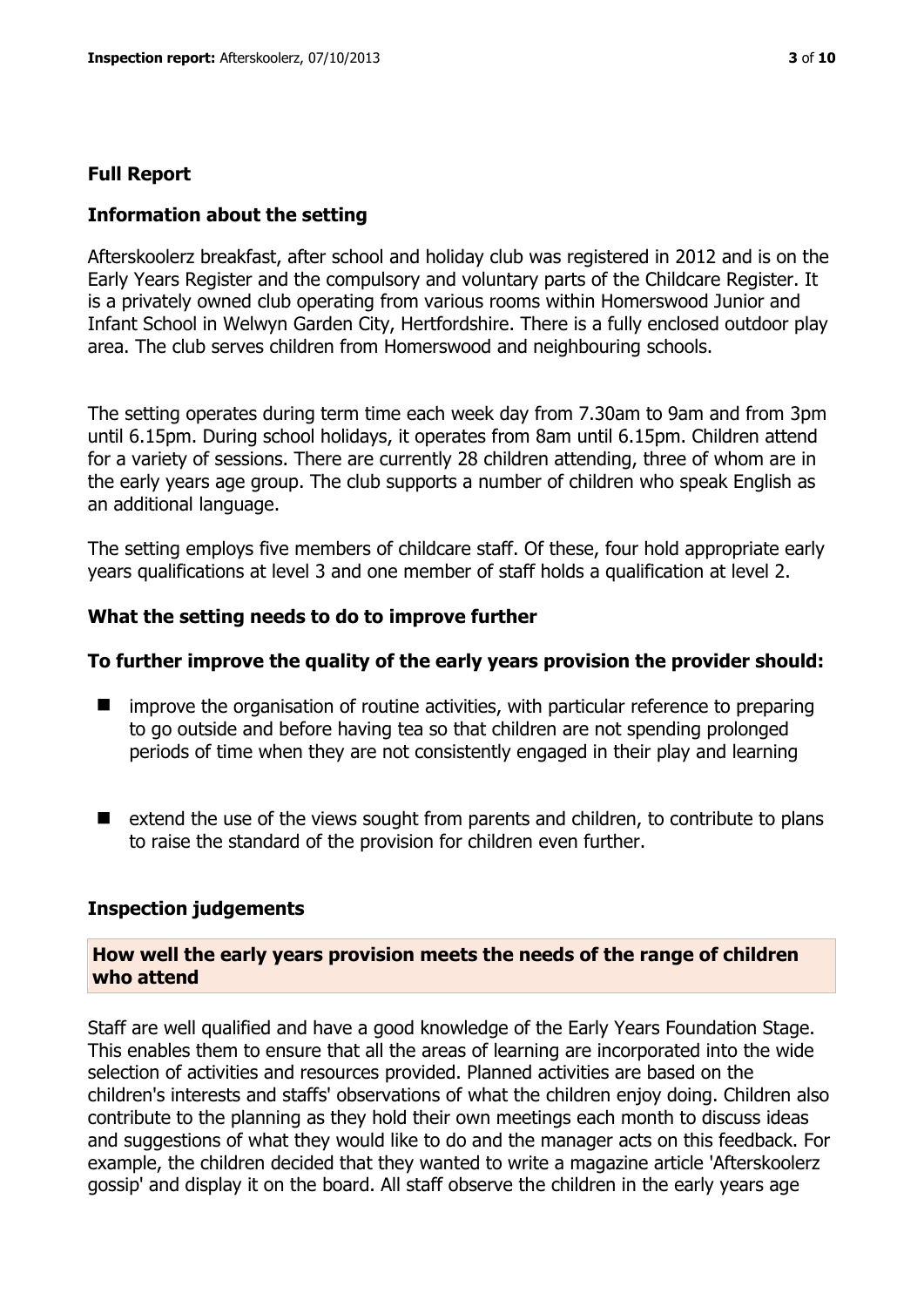range and use developmental bands and early learning goals as a guide to benchmark children's progress. Information about children's learning is shared with both parents and the reception classes. This enables any gaps in learning to be identified and a collaborative approach to consolidating and extending children's learning.

The environment is warm and welcoming, enabling children to feel secure, happy and confident to express themselves. The children make their own choices as they access the activities and resources available. They confidently chat to staff and one another about the pictures they are making and what materials they might need at the craft table. Young children enjoy role play as they take turns to be the patient. They talk about what they are doing as they use the stethoscope competently and bandage the patient's leg. Staff respond well, supporting children when needed and extending children's learning through play. For example, staff observe children playing a board game together, before asking who is winning and checking to see if they understand the rules of the game. Children are keen to discuss their ideas at tea as they sit with staff and confidently express their needs and wishes. However, at times children become disengaged as they are left to wait in line for prolonged times, such as before going outside and sitting down for tea.

Outside, children initiate their own games, such as 'catch' and 'What's the time Mr Wolf?'. Staff support the younger children by explaining how to play the game and they use the number line on the playground to help with their counting. Children have opportunities to use information and communication technology equipment in the school's computer suite and use the club's digital camera to take their own photographs and edit them.

# **The contribution of the early years provision to the well-being of children**

Children move around the room confidently and are clearly happy and settled. They show warm and friendly relationships with staff and enjoy their company. The club makes good use of the key person system to aid communication and support partnership working with families. This helps to ensure that children feel secure and form close relationships with their key person as well as other staff. Staff gather detailed information about children's needs, interests and abilities, from parents initially. This helps children develop close links with their key person, talking about their home life and interests. One parent commented that her child expressed an interest in the baking activity on her visit, so staff made sure that this was available when she started.

Age-appropriate resources are easily accessible and children are encouraged to explore these, making choices in their play and expressing their preferences. Children are well behaved and show a clear understanding of appropriate social behaviour. Children have ownership of the club's rules and are keen to remind one another if they break one. Any instances of challenging behaviour are managed appropriately and according to the club's behaviour management policy. Children's self-esteem and confidence is promoted well as staff praise them for their efforts and achievements and they have opportunities to earn house points for their group. Children use the toilet independently and manage their hand washing routine well with pictorial instructions to guide them. Hygiene habits are emphasised through consistent routines and discussion to promote children's understanding of good hygiene procedures. Staff sit with children at tea and they discuss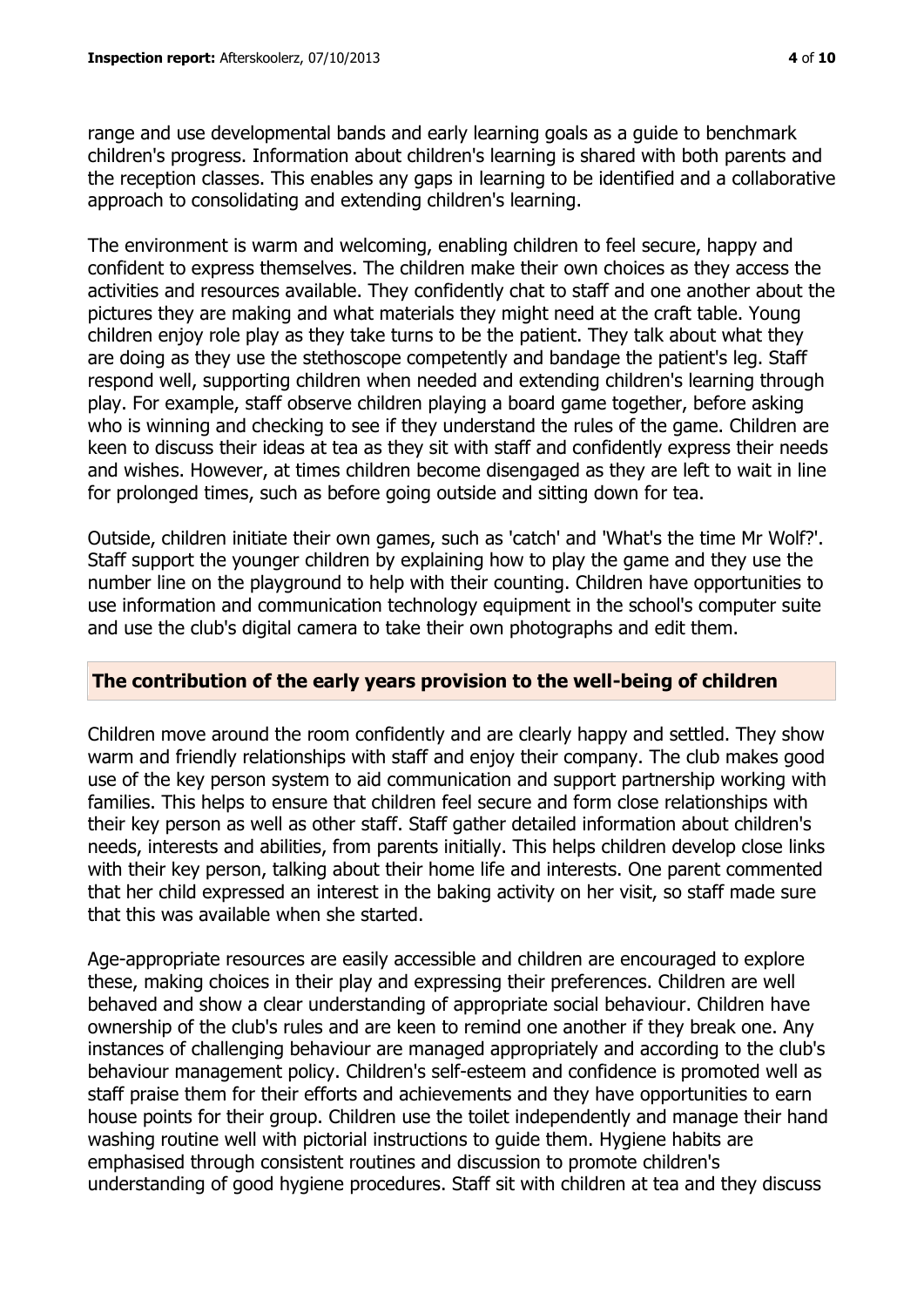how food helps them grow.

Children have daily access to the school playground, where they are able to run around and initiate their own games of catch with one another. They use the large apparatus to climb and balance, promoting their physical development and sense of well-being. Children show a good understanding of safety because staff give them clear explanations about the possible consequences. For example, children are reminded to tuck their chairs under the table so that no-one trips over. Staff regularly explain the boundaries outside and children are keen to tell them why they are not allowed near the shed. Staff have given children opportunities to answer a health and safety quiz and complete their own risk assessments to reinforce children's understanding of keeping safe.

## **The effectiveness of the leadership and management of the early years provision**

Children's welfare is promoted well because arrangements for safeguarding are practical and thorough. Staff have a good understanding of the procedure to follow should they have any concerns about a child in their care. There are effective recruitment and induction procedures in place to help ensure that all staff are suitable to work with children and hold appropriate qualifications to meet requirements. Comprehensive risk assessments and daily safety checks help to ensure that any hazards are minimised. Staff ratios meet the requirements and the deployment and supervision of staff ensures that children are able to play safely during their time at the club. This contributes to children's enjoyment of their time at the setting by enabling them to play in a safe and secure environment both indoors and out.

Monitoring of the implementation of the Early Years Foundation Stage is mostly effective in supporting children's play and learning. Staff meet regularly as a team and with other early years practitioners to discuss, review and adapt the systems for assessment and planning. This ensures that the club can provide activities that interest the children and complements their learning in school. Consequently, children's progress towards the early learning goals is well supported.

Professional development is supported well through regular appraisals and supervision meetings. Staff have set up their own professional training log, to help them in identifying their own training needs. Staff have a good understanding of the strengths and weaknesses of the provision which they discuss regularly at meetings. They have received support from the local authority afterschool care co-ordinator. Although views have been sought from parents and children, these are not always used to help in the evaluation of the club as they try to provide excellent provision for children.

Parents indicate they are very pleased with the quality of the provision, describing the club as 'fantastic' and 'inclusive'. Parents feel they are fully involved in the planning and assessment of the children's care and learning and are aware of how the club meets the Early Years Foundation Stage requirements. Policies and procedures are available to be seen at any time and parents are informed when there are updates. Any complaints are dealt with promptly and in line with the club's policy. The club has excellent links with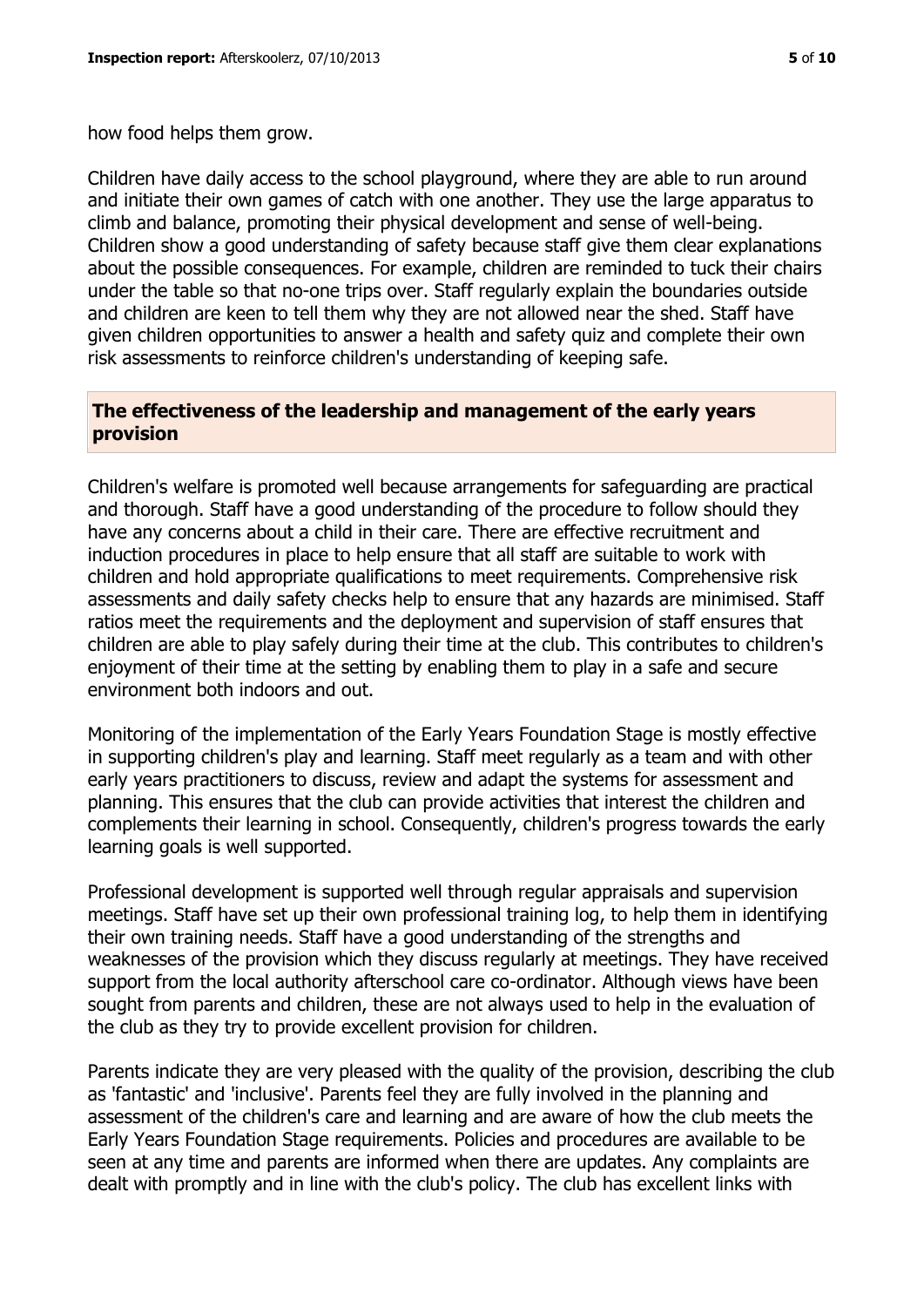other providers involved in the children's care and shares information regularly with the class teachers and parents together. This promotes consistency of care and learning for the children attending.

# **The Childcare Register**

| The requirements for the compulsory part of the Childcare Register are | Met |
|------------------------------------------------------------------------|-----|
| The requirements for the voluntary part of the Childcare Register are  | Met |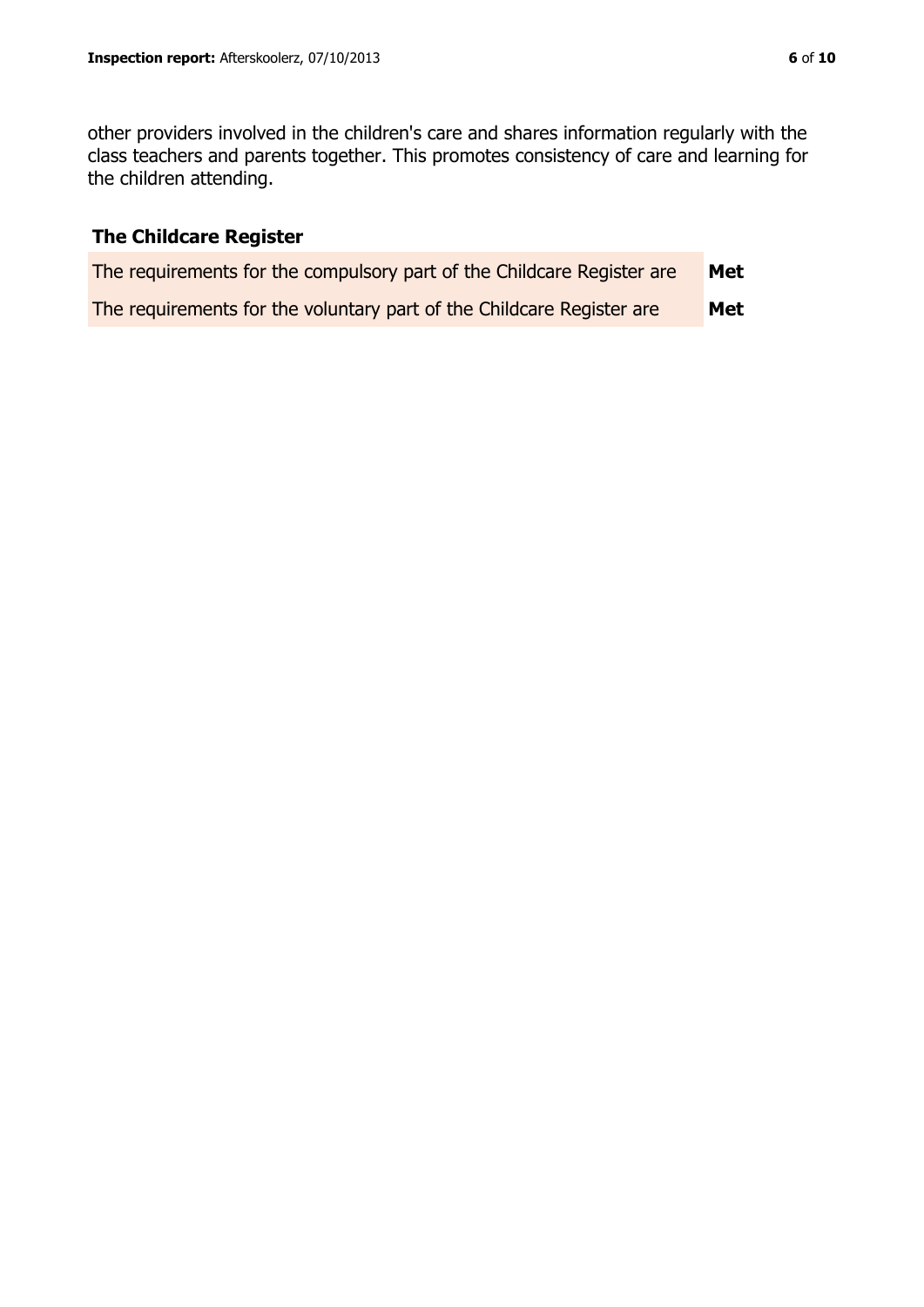# **What inspection judgements mean**

# **Registered early years provision**

| <b>Grade</b> | <b>Judgement</b> | <b>Description</b>                                                                                                                                                                                                                                                                                                                                                                 |
|--------------|------------------|------------------------------------------------------------------------------------------------------------------------------------------------------------------------------------------------------------------------------------------------------------------------------------------------------------------------------------------------------------------------------------|
| Grade 1      | Outstanding      | Outstanding provision is highly effective in meeting the needs<br>of all children exceptionally well. This ensures that children are<br>very well prepared for the next stage of their learning.                                                                                                                                                                                   |
| Grade 2      | Good             | Good provision is effective in delivering provision that meets<br>the needs of all children well. This ensures children are ready<br>for the next stage of their learning.                                                                                                                                                                                                         |
| Grade 3      | Satisfactory     | Satisfactory provision is performing less well than expectations<br>in one or more of the key areas. It requires improvement in<br>order to be good.                                                                                                                                                                                                                               |
| Grade 4      | Inadequate       | Provision that is inadequate requires significant improvement<br>and/or enforcement action. The provision is failing to give<br>children an acceptable standard of early years education and/or<br>is not meeting the safeguarding and welfare requirements of<br>the Early Years Foundation Stage. It will be inspected again<br>within 12 months of the date of this inspection. |
| Met          |                  | The provision has no children on roll. The inspection judgement<br>is that the provider continues to meet the requirements for<br>registration.                                                                                                                                                                                                                                    |
| Not met      |                  | The provision has no children on roll. The inspection judgement<br>is that the provider does not meet the requirements for<br>registration.                                                                                                                                                                                                                                        |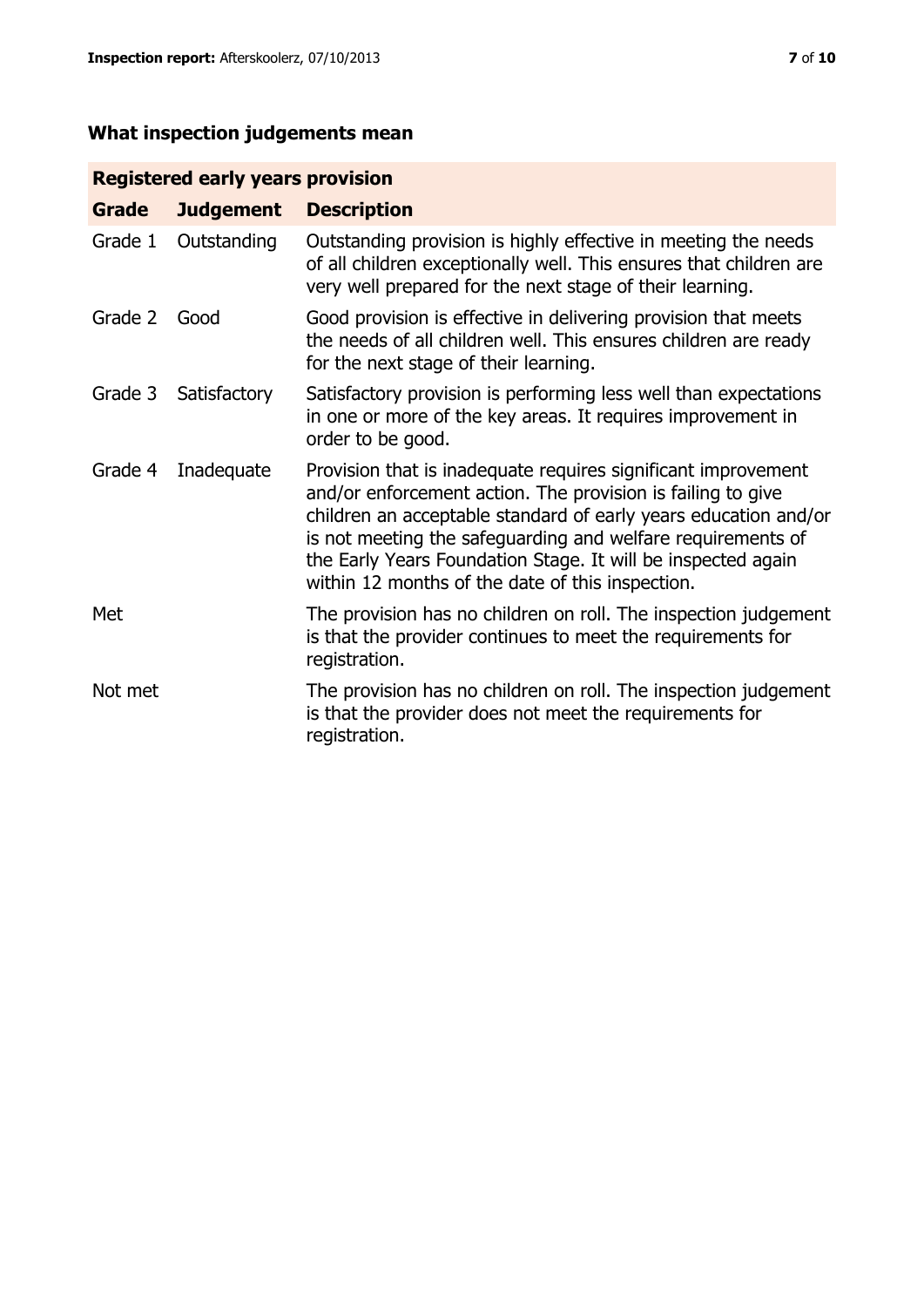## **Inspection**

This inspection was carried out by Ofsted under sections 49 and 50 of the Childcare Act 2006 on the quality and standards of provision that is registered on the Early Years Register. The registered person must ensure that this provision complies with the statutory framework for children's learning, development and care, known as the Early Years Foundation Stage.

# **Setting details**

| Unique reference number       | EY445296                 |
|-------------------------------|--------------------------|
| <b>Local authority</b>        | Hertfordshire            |
| <b>Inspection number</b>      | 935222                   |
| <b>Type of provision</b>      |                          |
| <b>Registration category</b>  | Childcare - Non-Domestic |
| Age range of children         | $0 - 17$                 |
| <b>Total number of places</b> | 26                       |
| Number of children on roll    | 28                       |
| <b>Name of provider</b>       | Rachel Louise Shadbolt   |
| Date of previous inspection   | 27/09/2012               |
| <b>Telephone number</b>       | 01707 320 610            |

Any complaints about the inspection or the report should be made following the procedures set out in the guidance *'Complaints procedure: raising concerns and making complaints* about Ofsted', which is available from Ofsted's website: www.ofsted.gov.uk. If you would like Ofsted to send you a copy of the guidance, please telephone 0300 123 4234, or email enquiries@ofsted.gov.uk.

# **Type of provision**

For the purposes of this inspection the following definitions apply:

Full-time provision is that which operates for more than three hours. These are usually known as nurseries, nursery schools and pre-schools and must deliver the Early Years Foundation Stage. They are registered on the Early Years Register and pay the higher fee for registration.

Sessional provision operates for more than two hours but does not exceed three hours in any one day. These are usually known as pre-schools, kindergartens or nursery schools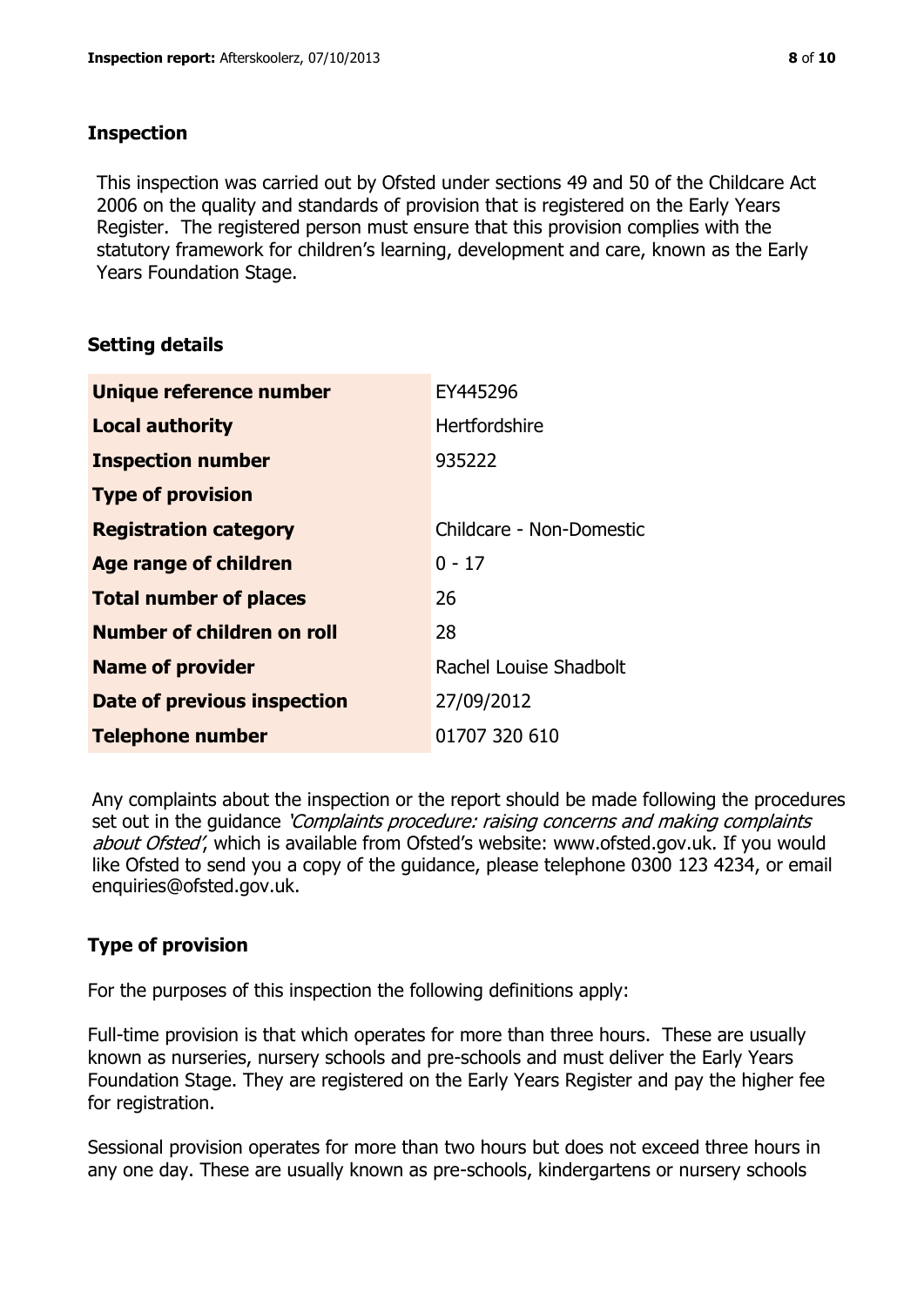and must deliver the Early Years Foundation Stage. They are registered on the Early Years Register and pay the lower fee for registration.

Childminders care for one or more children where individual children attend for a period of more than two hours in any one day. They operate from domestic premises, which are usually the childminder's own home. They are registered on the Early Years Register and must deliver the Early Years Foundation Stage.

Out of school provision may be sessional or full-time provision and is delivered before or after school and/or in the summer holidays. They are registered on the Early Years Register and must deliver the Early Years Foundation Stage. Where children receive their Early Years Foundation Stage in school these providers do not have to deliver the learning and development requirements in full but should complement the experiences children receive in school.